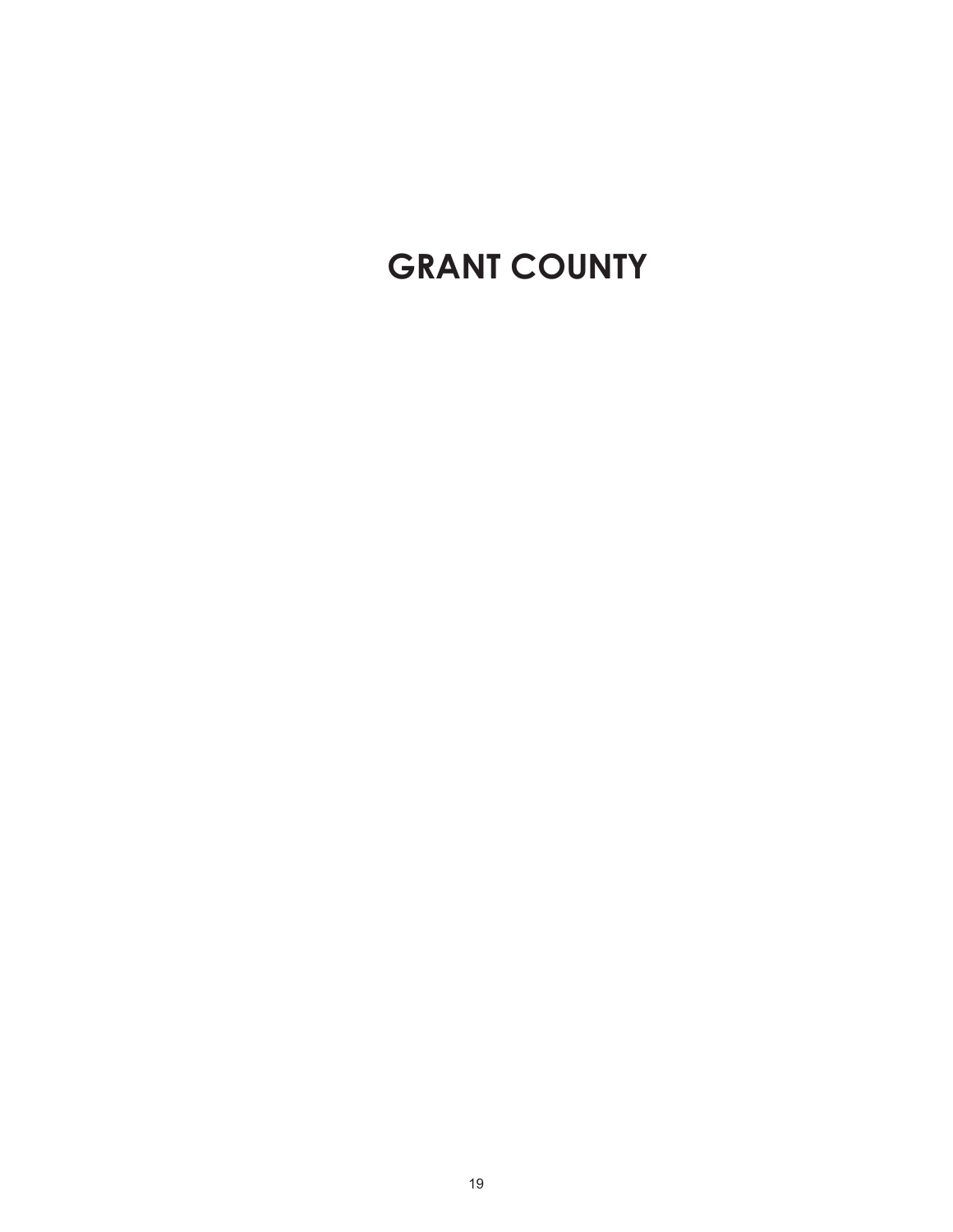### **Utility Allowance Schedule**

See Public Reporting and Instructions on back.

**U.S. Department of Housing and Urban Development**  Office of Public and Indian Housing

OMB Approval No. 25577-0169 exp.7/31/2022

٦

| The following allowances are used to determine the total cost of tenant-furnished utilities $\boxed{\text{Date (mm/dd/yyy)}}$ |  |
|-------------------------------------------------------------------------------------------------------------------------------|--|

| and appliances.                                                                           |                    |                    | $3000$ (11111) 00) $yyyy$ .                           |                |                                                        |                     |  |  |
|-------------------------------------------------------------------------------------------|--------------------|--------------------|-------------------------------------------------------|----------------|--------------------------------------------------------|---------------------|--|--|
| Locality:                                                                                 |                    |                    | Unit Type: Apartment/Row House/                       |                |                                                        |                     |  |  |
| <b>Northeast Oregon Housing Authority, OR</b>                                             |                    |                    | <b>Townhouse/Semi-Detached/Duplex</b>                 |                |                                                        |                     |  |  |
|                                                                                           |                    |                    |                                                       |                |                                                        |                     |  |  |
| Utility or Service: Grant County                                                          | 0 <sub>BR</sub>    | <b>1 BR</b>        | $2$ BR                                                | 3 BR           | 4 BR                                                   | <b>5 BR</b>         |  |  |
| (Canyon City, Dayville, John Day, Long Creek, Monument, Mt Vermon,                        |                    |                    | Monthly Dollar Allowances                             |                |                                                        |                     |  |  |
| Prairie City, Seneca)<br><b>Heating</b>                                                   |                    |                    |                                                       |                |                                                        |                     |  |  |
| <b>Natural Gas</b>                                                                        |                    |                    |                                                       |                |                                                        |                     |  |  |
| a.<br>Bottle Gas/Propane                                                                  | N/A<br>\$60.00     | N/A                | N/A<br>\$84.00                                        | N/A<br>\$97.00 | N/A                                                    | N/A                 |  |  |
| b.<br>Wood (Cord)<br>C.                                                                   | \$9.00             | \$72.00<br>\$10.00 | \$14.00                                               | \$18.00        | \$107.00<br>\$22.00                                    | \$122.00<br>\$25.00 |  |  |
| Wood (Pellets)<br>d.                                                                      | \$13.00            | \$15.00            | \$21.00                                               | \$26.00        | \$32.00                                                | \$38.00             |  |  |
| Electric (Columbia Pwr)<br>e.                                                             | \$18.00            | \$21.00            | \$28.00                                               | \$36.00        | \$43.00                                                | \$51.00             |  |  |
| Electric (Oregon Trail)<br>f.                                                             | \$14.00            | \$16.00            | \$22.00                                               | \$28.00        | \$33.00                                                | \$39.00             |  |  |
| Electric Heat Pump (Columbia Pwr)<br>g.                                                   | \$15.00            | \$18.00            | \$22.00                                               | \$24.00        | \$27.00                                                | \$30.00             |  |  |
| Electric Heat Pump (Oregon Trail)<br>h.                                                   | \$12.00            | \$14.00            | \$17.00                                               | \$19.00        | \$21.00                                                | \$23.00             |  |  |
| Oil<br>i.                                                                                 | \$56.00            | \$65.00            | \$77.00                                               | \$90.00        | \$102.00                                               | \$111.00            |  |  |
| Cooking                                                                                   |                    |                    |                                                       |                |                                                        |                     |  |  |
| <b>Natural Gas</b><br>a.                                                                  | N/A                | N/A                | N/A                                                   | N/A            | N/A                                                    | N/A                 |  |  |
| Bottle Gas/Propane<br>b.                                                                  | $\overline{$6.00}$ | \$6.00             | \$10.00                                               | \$14.00        | \$19.00                                                | \$21.00             |  |  |
| Electric (Columbia Pwr)<br>C.                                                             | \$4.00             | \$4.00             | \$6.00                                                | \$8.00         | \$10.00                                                | \$12.00             |  |  |
| Electric (Oregon Trail)<br>d.                                                             | \$3.00             | \$3.00             | \$5.00                                                | \$6.00         | \$8.00                                                 | \$10.00             |  |  |
| <b>Other Electric &amp; Cooling</b>                                                       |                    |                    |                                                       |                |                                                        |                     |  |  |
| Other Electric (Lights & Appliances) (Columbia Pwr)                                       | \$14.00            | \$17.00            | \$23.00                                               | \$30.00        | \$36.00                                                | \$43.00             |  |  |
| Other Electric (Lights & Appliances)(Oregon Trail)                                        | \$11.00            | \$13.00            | \$18.00                                               | \$23.00        | \$28.00                                                | \$33.00             |  |  |
| Air Conditioning (Columbia Pwr)                                                           | \$2.00             | \$2.00             | \$3.00                                                | \$3.00         | \$4.00                                                 | \$5.00              |  |  |
| Air Conditioning (Oregon Trail)                                                           | \$1.00             | \$1.00             | \$2.00                                                | \$3.00         | \$3.00                                                 | \$4.00              |  |  |
| <b>Water Heating</b>                                                                      |                    |                    |                                                       |                |                                                        |                     |  |  |
| <b>Natural Gas</b><br>a.                                                                  | N/A                | N/A                | N/A                                                   | N/A            | N/A                                                    | N/A                 |  |  |
| Bottle Gas/Propane<br>b.                                                                  | \$16.00            | \$19.00            | \$27.00                                               | \$35.00        | \$43.00                                                | \$52.00             |  |  |
| Electric (Columbia Pwr)<br>C.                                                             | \$10.00            | \$12.00            | \$15.00                                               | \$18.00        | \$22.00                                                | \$25.00             |  |  |
| Electric (Oregon Trail)<br>d.                                                             | \$8.00             | \$9.00             | \$12.00                                               | \$14.00        | \$17.00                                                | \$19.00             |  |  |
| Oil<br>e.                                                                                 | \$15.00            | \$17.00            | \$24.00                                               | \$31.00        | \$39.00                                                | \$48.00             |  |  |
| <b>Water, Sewer, Trash Collection</b>                                                     |                    |                    |                                                       |                |                                                        |                     |  |  |
| Water                                                                                     |                    |                    |                                                       |                |                                                        |                     |  |  |
| Sewer                                                                                     |                    |                    |                                                       |                | See Attached Water, Sewer, & Trash Collection Schedule |                     |  |  |
| <b>Trash Collection</b>                                                                   |                    |                    |                                                       |                |                                                        |                     |  |  |
| <b>Tenant-supplied Appliances</b>                                                         |                    |                    |                                                       |                |                                                        |                     |  |  |
| Range / Microwave Tenant-supplied                                                         | \$11.00            | \$11.00            | \$11.00                                               | \$11.00        | \$11.00                                                | \$11.00             |  |  |
| Refrigerator Tenant-supplied                                                              | \$12.00            | \$12.00            | \$12.00                                               | \$12.00        | \$12.00                                                | \$12.00             |  |  |
| <b>Other--specify: Monthly Charges</b>                                                    |                    |                    |                                                       |                |                                                        |                     |  |  |
| Electric Charge \$22.25 (Columbia Pwr)                                                    | \$22.00            | \$22.00            | \$22.00                                               | \$22.00        | \$22.00                                                | $\overline{$22.00}$ |  |  |
| Electric Charge \$35.09 (Oregon Trail)                                                    | \$35.00            | \$35.00            | \$35.00                                               | \$35.00        | \$35.00                                                | \$35.00             |  |  |
| Natural Gas Charge                                                                        | N/A                | N/A                | N/A                                                   | N/A            | N/A                                                    | N/A                 |  |  |
| <b>Actual Family Allowances</b>                                                           |                    |                    | Utility or Service                                    |                | per month cost                                         |                     |  |  |
| To be used by the family to compute allowance. Complete below for the actual unit rented. |                    |                    | Heating                                               |                | \$                                                     |                     |  |  |
|                                                                                           |                    |                    | Cooking                                               |                | \$                                                     |                     |  |  |
| Name of Family                                                                            |                    |                    | <b>Other Electric</b>                                 |                | \$                                                     |                     |  |  |
|                                                                                           |                    |                    | Air Conditioning                                      |                | \$                                                     |                     |  |  |
|                                                                                           |                    |                    | <b>Water Heating</b><br>\$                            |                |                                                        |                     |  |  |
| Address of Unit                                                                           |                    |                    | Water                                                 |                | \$                                                     |                     |  |  |
|                                                                                           |                    |                    | Sewer<br><b>Trash Collection</b><br>Range / Microwave |                | \$<br>\$                                               |                     |  |  |
|                                                                                           |                    |                    |                                                       |                | \$                                                     |                     |  |  |
|                                                                                           |                    |                    | Refrigerator                                          |                | \$                                                     |                     |  |  |
|                                                                                           |                    |                    | Other                                                 |                | \$                                                     |                     |  |  |
| Number of Bedrooms                                                                        |                    |                    | Other                                                 |                | \$                                                     |                     |  |  |
|                                                                                           |                    |                    | <b>Total</b>                                          |                | \$                                                     |                     |  |  |

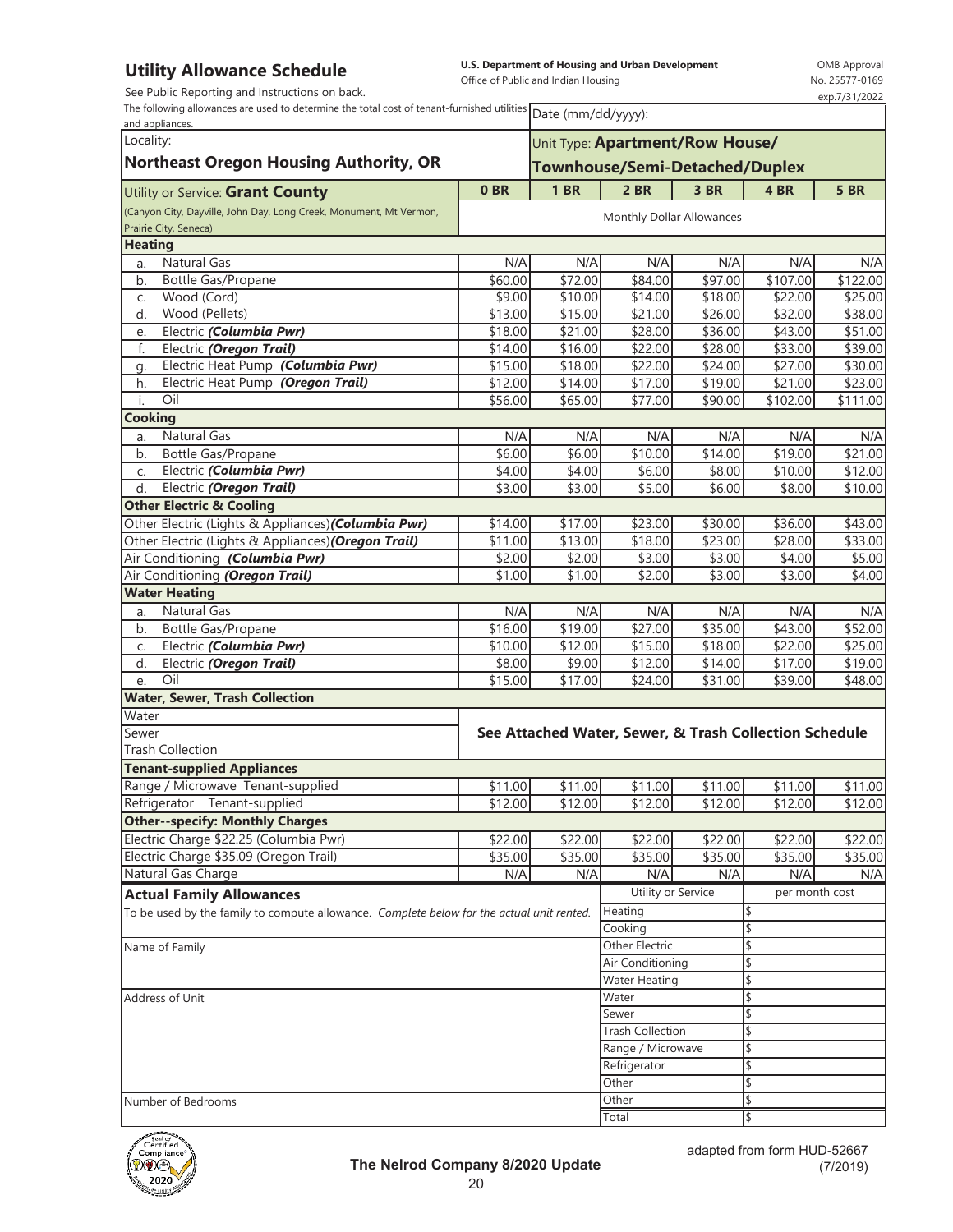### **Utility Allowance Schedule**

See Public Reporting and Instructions on back.

**U.S. Department of Housing and Urban Development**  Office of Public and Indian Housing

OMB Approval No. 25577-0169 exp.7/31/2022

٦

The following allowances are used to determine the total cost of tenant-furnished utilities  $\boxed{\text{Date (mm/dd/yyy)}}$ 

| and appliances.                                                                           |                           |                     | Date (min)uu/yyyy).                                    |                    |                |             |  |  |
|-------------------------------------------------------------------------------------------|---------------------------|---------------------|--------------------------------------------------------|--------------------|----------------|-------------|--|--|
| Locality:                                                                                 |                           |                     | Unit Type: Detached House/Mobile Home                  |                    |                |             |  |  |
| <b>Northeast Oregon Housing Authority, OR</b>                                             |                           |                     |                                                        |                    |                |             |  |  |
| Utility or Service: Grant County                                                          | 0 <sub>BR</sub>           | <b>1 BR</b>         | <b>2 BR</b>                                            | 3 BR               | 4 BR           | <b>5 BR</b> |  |  |
| (Canyon City, Dayville, John Day, Long Creek, Monument, Mt Vermon,                        |                           |                     |                                                        |                    |                |             |  |  |
| Prairie City, Seneca)                                                                     | Monthly Dollar Allowances |                     |                                                        |                    |                |             |  |  |
| <b>Heating</b>                                                                            |                           |                     |                                                        |                    |                |             |  |  |
| Natural Gas<br>a.                                                                         | N/A                       | N/A                 | N/A                                                    | N/A                | N/A            | N/A         |  |  |
| Bottle Gas/Propane<br>b.                                                                  | \$89.00                   | \$103.00            | $\overline{$122.00}$                                   | \$138.00           | \$155.00       | \$173.00    |  |  |
| Wood (Cord)<br>C.                                                                         | \$21.00                   | \$25.00             | \$29.00                                                | \$33.00            | \$37.00        | \$42.00     |  |  |
| Wood (Pellets)<br>d.                                                                      | \$31.00                   | \$36.00             | \$43.00                                                | \$49.00            | \$55.00        | \$61.00     |  |  |
| Electric (Columbia Pwr)<br>e.                                                             | \$42.00                   | \$49.00             | \$57.00                                                | \$66.00            | \$74.00        | \$83.00     |  |  |
| f.<br>Electric (Oregon Trail)                                                             | \$32.00                   | \$38.00             | \$45.00                                                | \$51.00            | \$58.00        | \$64.00     |  |  |
| Electric Heat Pump (Columbia Pwr)<br>g.                                                   | \$22.00                   | \$26.00             | \$31.00                                                | \$35.00            | \$39.00        | \$42.00     |  |  |
| Electric Heat Pump (Oregon Trail)<br>h.                                                   | \$17.00                   | \$20.00             | \$24.00                                                | \$27.00            | \$30.00        | \$33.00     |  |  |
| Oil<br>i.                                                                                 | \$80.00                   | \$94.00             | \$111.00                                               | \$128.00           | \$143.00       | \$160.00    |  |  |
| <b>Cooking</b>                                                                            |                           |                     |                                                        |                    |                |             |  |  |
| <b>Natural Gas</b><br>a.                                                                  | N/A                       | N/A                 | N/A                                                    | N/A                | N/A            | N/A         |  |  |
| b.<br>Bottle Gas/Propane                                                                  | \$6.00                    | \$6.00              | \$10.00                                                | \$14.00            | \$19.00        | \$21.00     |  |  |
| Electric (Columbia Pwr)<br>C.                                                             | \$4.00                    | \$4.00              | \$6.00                                                 | \$8.00             | \$10.00        | \$12.00     |  |  |
| Electric (Oregon Trail)<br>d.                                                             | \$3.00                    | \$3.00              | \$5.00                                                 | $\overline{$}6.00$ | \$8.00         | \$10.00     |  |  |
| <b>Other Electric &amp; Cooling</b>                                                       |                           |                     |                                                        |                    |                |             |  |  |
| Other Electric (Lights & Appliances)(Columbia Pwr)                                        | \$21.00                   | \$24.00             | \$34.00                                                | \$44.00            | \$53.00        | \$63.00     |  |  |
| Other Electric (Lights & Appliances)(Oregon Trail)                                        | \$16.00                   | \$19.00             | \$26.00                                                | \$34.00            | \$41.00        | \$49.00     |  |  |
| Air Conditioning (Columbia Pwr)                                                           | \$1.00                    | \$1.00              | \$3.00                                                 | \$5.00             | \$7.00         | \$9.00      |  |  |
| Air Conditioning (Oregon Trail)                                                           | \$1.00                    | \$1.00              | \$2.00                                                 | \$4.00             | \$5.00         | \$7.00      |  |  |
| <b>Water Heating</b>                                                                      |                           |                     |                                                        |                    |                |             |  |  |
| <b>Natural Gas</b><br>a.                                                                  | N/A                       | N/A                 | N/A                                                    | N/A                | N/A            | N/A         |  |  |
| b.<br>Bottle Gas/Propane                                                                  | $\overline{$}21.00$       | \$23.00             | \$33.00                                                | \$43.00            | \$54.00        | \$66.00     |  |  |
| Electric (Columbia Pwr)<br>C.                                                             | \$13.00                   | \$15.00             | \$19.00                                                | \$23.00            | \$27.00        | \$31.00     |  |  |
| d.<br>Electric (Oregon Trail)                                                             | \$10.00                   | $\overline{$}11.00$ | \$15.00                                                | \$18.00            | \$21.00        | \$24.00     |  |  |
| Oil<br>e.                                                                                 | \$17.00                   | $\overline{$}22.00$ | \$31.00                                                | \$41.00            | \$51.00        | \$58.00     |  |  |
| <b>Water, Sewer, Trash Collection</b>                                                     |                           |                     |                                                        |                    |                |             |  |  |
| Water                                                                                     |                           |                     |                                                        |                    |                |             |  |  |
| Sewer                                                                                     |                           |                     | See Attached Water, Sewer, & Trash Collection Schedule |                    |                |             |  |  |
| <b>Trash Collection</b>                                                                   |                           |                     |                                                        |                    |                |             |  |  |
| <b>Tenant-supplied Appliances</b>                                                         |                           |                     |                                                        |                    |                |             |  |  |
| Range / Microwave Tenant-supplied                                                         | \$11.00                   | \$11.00             | \$11.00                                                | \$11.00            | \$11.00        | \$11.00     |  |  |
| Refrigerator Tenant-supplied                                                              | \$12.00                   | \$12.00             | \$12.00                                                | \$12.00            | \$12.00        | \$12.00     |  |  |
| Other--specify: Monthly Charges                                                           |                           |                     |                                                        |                    |                |             |  |  |
| Electric Charge \$22.25 (Columbia Pwr)                                                    | \$22.00                   | \$22.00             | \$22.00                                                | \$22.00            | \$22.00        | \$22.00     |  |  |
| Electric Charge \$35.09 (Oregon Trail)                                                    | \$35.00                   | \$35.00             | \$35.00                                                | \$35.00            | \$35.00        | \$35.00     |  |  |
| Natural Gas Charge                                                                        | N/A                       | N/A                 | N/A                                                    | N/A                | N/A            | N/A         |  |  |
| <b>Actual Family Allowances</b>                                                           |                           |                     | Utility or Service                                     |                    | per month cost |             |  |  |
| To be used by the family to compute allowance. Complete below for the actual unit rented. |                           |                     | Heating                                                |                    | \$             |             |  |  |
|                                                                                           |                           |                     | Cooking<br>\$                                          |                    |                |             |  |  |
| Name of Family                                                                            |                           | Other Electric      |                                                        | \$                 |                |             |  |  |
|                                                                                           |                           |                     | Air Conditioning                                       |                    |                |             |  |  |
|                                                                                           |                           |                     | <b>Water Heating</b>                                   |                    | \$             |             |  |  |
| Address of Unit                                                                           |                           |                     |                                                        | \$<br>Water        |                |             |  |  |
|                                                                                           |                           |                     | Sewer                                                  |                    | \$             |             |  |  |
|                                                                                           |                           |                     | <b>Trash Collection</b>                                |                    | \$             |             |  |  |
|                                                                                           |                           |                     | Range / Microwave                                      |                    | \$             |             |  |  |
|                                                                                           |                           | Refrigerator        |                                                        | \$                 |                |             |  |  |
|                                                                                           |                           |                     | Other                                                  |                    | \$             |             |  |  |
| Number of Bedrooms                                                                        |                           |                     | Other                                                  |                    | \$             |             |  |  |
|                                                                                           |                           |                     | Total                                                  |                    |                |             |  |  |